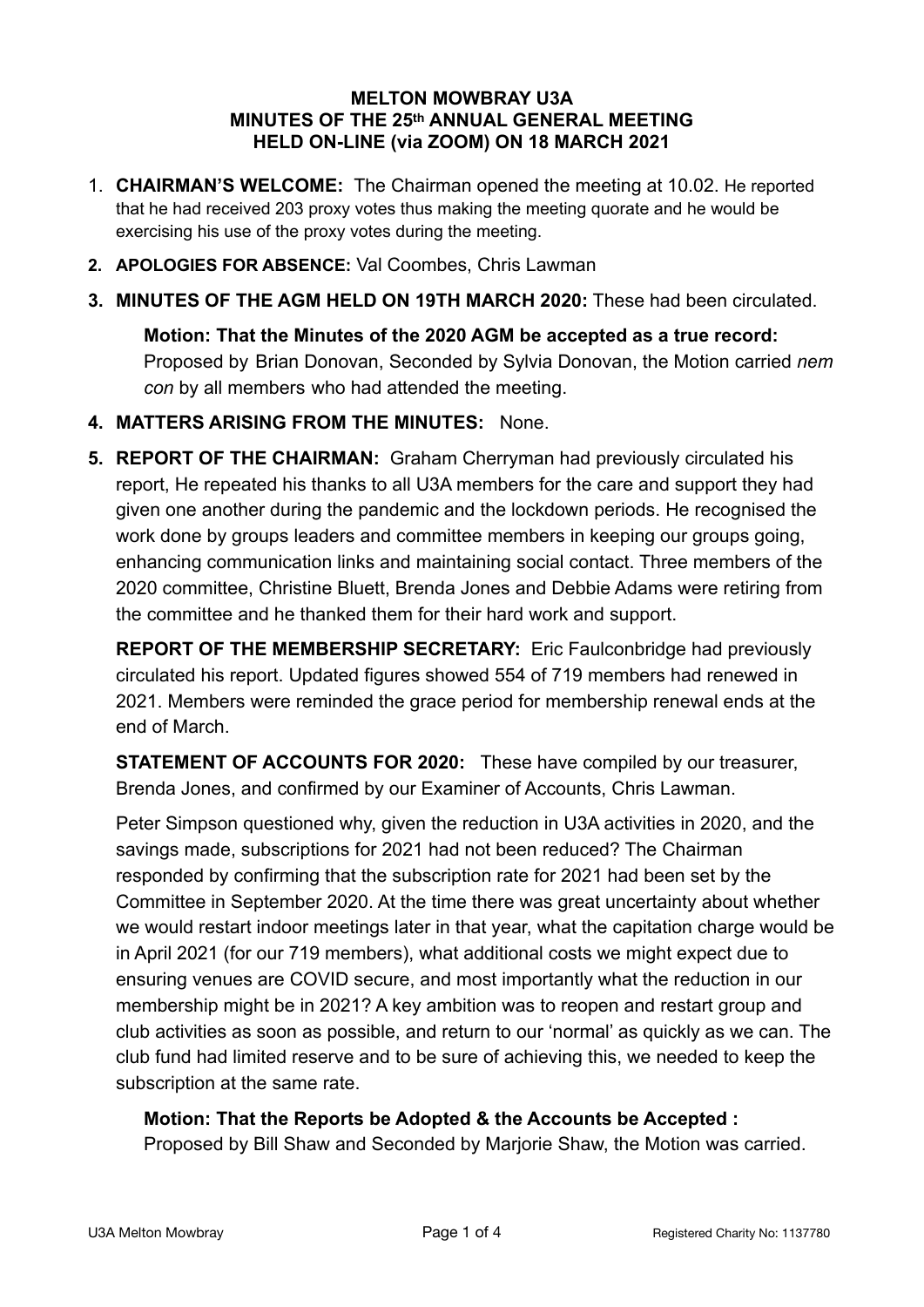**6. ELECTION OF NEW COMMITTEE**: The Chairman reported that the nominee for the post of Business Secretary had had to withdraw after nominations closed. The position of Business Secretary would therefore be considered by the Committee at their first meeting. The nominations for the 2021 Committee are:

| Chairman:                    | <b>Graham Cherryman</b>   |
|------------------------------|---------------------------|
| Vice Chairman:               | Kathlyn Slack             |
| Treasurer:                   | <b>Maureen Carruthers</b> |
| <b>Membership Secretary:</b> | Eric Faulconbridge        |
| Groups Co-ordinator:         | Linda Faulks              |
| IT Advisor:                  | <b>Christopher Rupp</b>   |
| <b>Newsletter Editor:</b>    | Diane Cherryman           |
| <b>Speaker Secretary:</b>    | Joan Allen                |

**Motion: That the Above Members are Elected to the Committee for 2021.**  Proposed by Gay Wilson and seconded by Isobel Bowes, the motion was carried.

## **7. APPOINTMENT OF THE EXAMINER FOR THE ACCOUNTS 2021:**

**Motion: That Chris Lawman be appointed Examiner of the Accounts for 2021:**  Proposed by Richard Bewell, Seconded by Jo Bewell, the motion was carried.

**8. AMENDMENT TO THE 2018 CONSTITUTION:** The Chairman reported that the Third Age Trust had advised all national U3A's to include in their constitution specific provision for on-line and hybrid general meetings, as well as the use of proxy votes. The wording for this amendment has been provided by the Third Age Trust and a copy has been circulated to all members. It was proposed that the following clause be added to our 2018 constitution as clause 5.1 (vi):

### *Online and hybrid general meetings*

*A general meeting (whether an annual general meeting or a special general meeting) may be held that allows attendance in person or by suitable electronic means agreed by the trustees in which each participant may communicate with all the other participants either directly or through the Chair. Where the trustees determine that a general meeting is to be held using electronic means pursuant to this clause [5.1 (vi)], such determination shall be set out in the notice of general meeting sent to members, together with details of how a member may participate in such meeting.*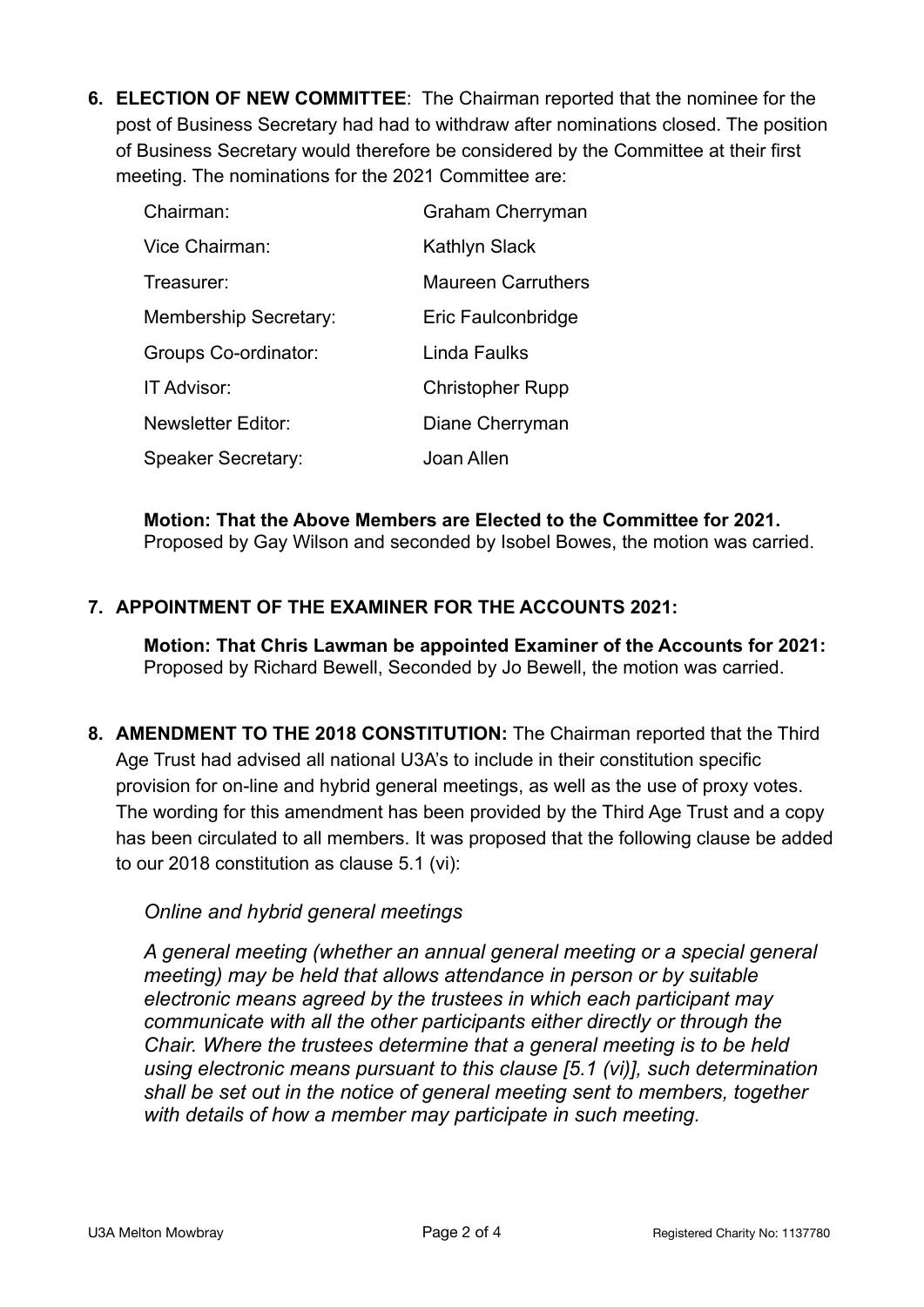*Where the committee determines that a general meeting is to be held by electronic means only such determination shall be set out in the notice of general meeting sent to members, along with an explanation of the exceptional circumstances which require the general meeting to be held by electronic means only.* 

*For the purposes of this clause "exceptional circumstances" means circumstances which in the reasonable opinion of the committee render it impossible to hold an effective general meeting in person or by a combination of meeting in person and through electronic means.* 

*Where a general meeting is to be held in person, the trustees may if they deem it appropriate set out a procedure in the notice of meeting which allows members to attend electronically if they so wish, and in such circumstances both members physically present in person and members present by electronic means will be considered present in person and will count towards the quorum for the relevant meeting.* 

*If the meeting is to be held solely by electronic means pursuant to clause [5.1 (vi)], the place of the meeting shall be deemed to be the charity's registered office address.* 

*Proceedings at a general meeting held by electronic means pursuant to clause [5.1 (vi)], or a physical meeting at which procedures are put in place to allow members to attend electronically pursuant to clause [5.1 (vi)], will not be invalidated due to technical issues which prohibit members from joining such meeting electronically, so long as a sufficient number of members to form a quorum under clause [5.1 (vi)] is able to join the meeting successfully.* 

# *Voting*

*(a) by proxy A member may appoint a proxy to attend a general meeting and vote on his or her behalf in accordance with clause [5.1 (vi)].* 

*(b) electronic balloting Where a meeting is to be held by electronic means, or where procedures are put in place to allow members to join a physical meeting by electronic means, the trustees may put in place an electronic balloting mechanism to allow members present at the meeting by electronic means to vote as if they were present in person. Where such a voting mechanism is to be used for a meeting, the notice of meeting will set this out.*

# *Proxies*

*Proxies may only be validly appointed by notice in writing (a Proxy Notice) which:* 

- *a. states the name, membership number and/or address of the member appointing the proxy;*
- *b. identifies the person appointed to be that member's proxy and the general meeting in relation to which that person is appointed;*